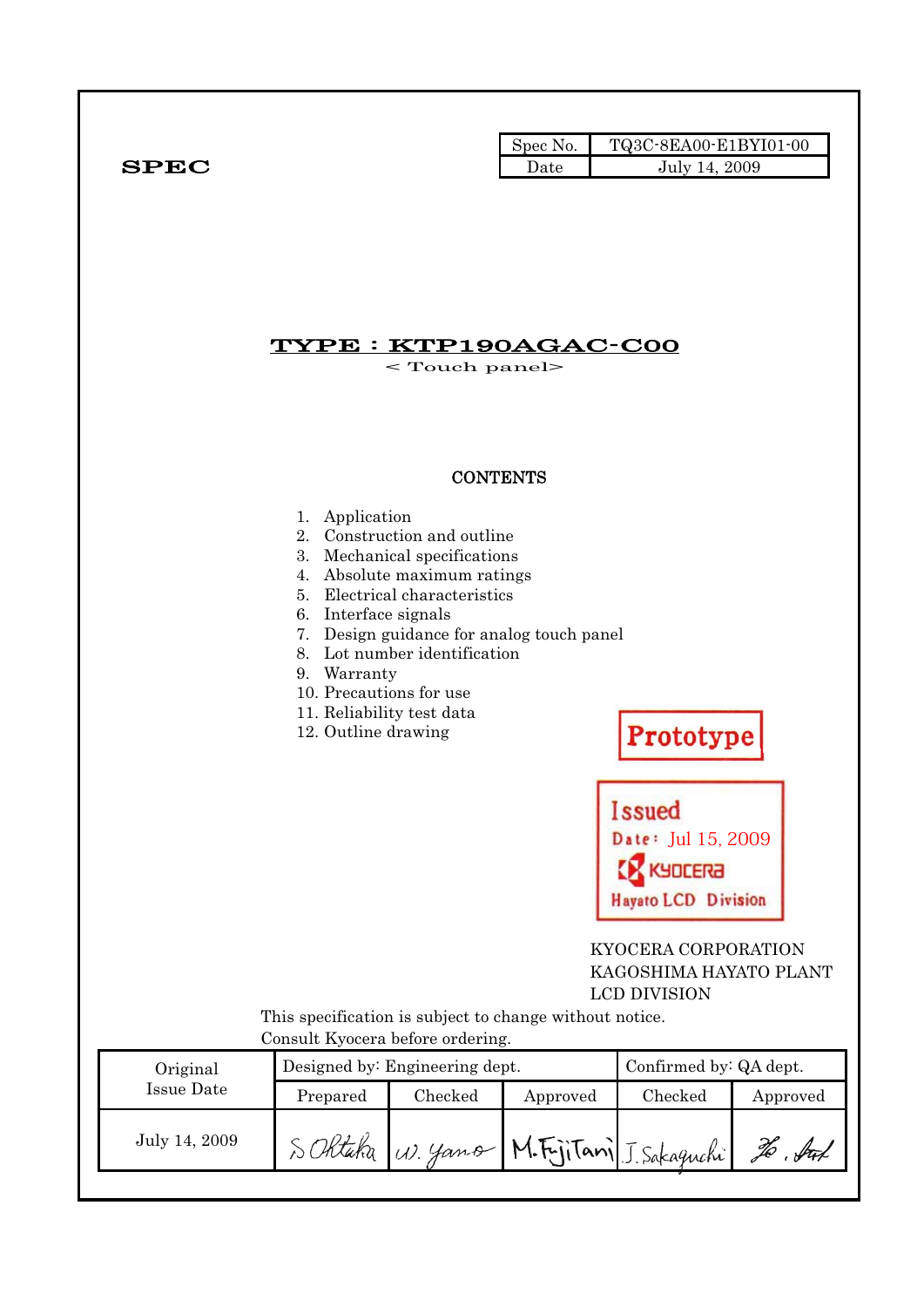| Spec No.              | Part No.       | Page |
|-----------------------|----------------|------|
| TQ3C-8EA00-E1BYI01-00 | KTP190AGAC-C00 |      |

# Warning

- 1. This Kyocera touch panel has been specifically designed for use only in electronic devices and industrial machines in the area of audio control, office automation, industrial control, home appliances, etc. The module should not be used in applications where the highest level of safety and reliability are required and module failure or malfunction of such module results in physical harm or loss of life, as well as enormous damage or loss. Such fields of applications include, without limitation, medical, aerospace, communications infrastructure, atomic energy control. Kyocera expressly disclaims any and all liability resulting in any way to the use of the touch panel in such applications.
- 2. Customer agrees to indemnify, defend and hold Kyocera harmless from and against any and all actions, claims, damages, liabilities, awards, costs, and expenses, including legal expenses, resulting from or arising out of Customer's use, or sale for use, or Kyocera touch panels in applications.

# Caution

1. Kyocera shall have the right, which Customer hereby acknowledges, to immediately scrap or destroy tooling for Kyocera touch panels for which no Purchase Orders have been received from the Customer in a two-year period.

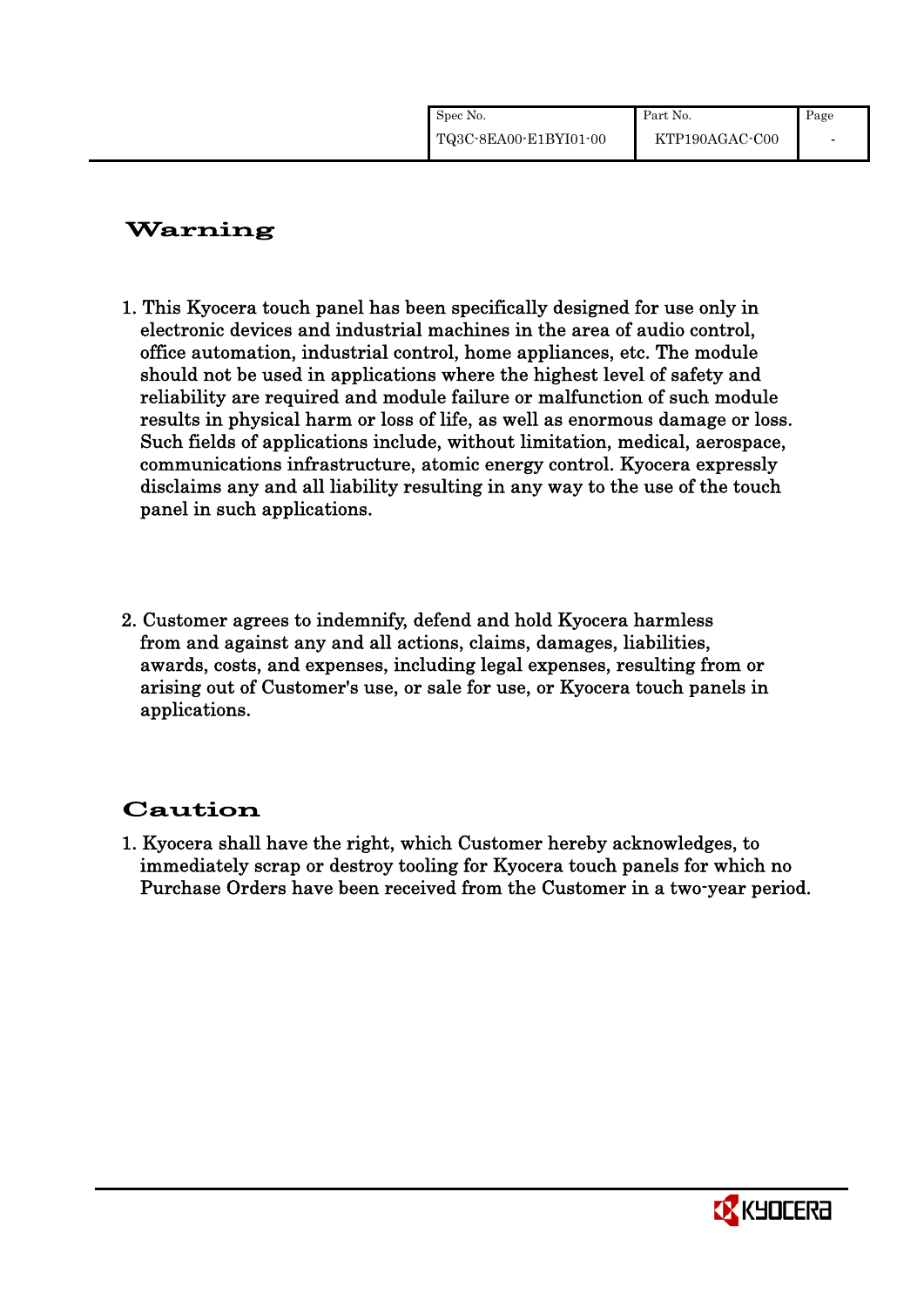|         |      |                                 | ${\rm Spec}$ No.                                   |                                      | Part No.      |                         | Page |
|---------|------|---------------------------------|----------------------------------------------------|--------------------------------------|---------------|-------------------------|------|
|         |      |                                 | ${\bf TQ3C\text{-}8EAOO\text{-}E1BYI01\text{-}00}$ |                                      |               | $\verb KTP190AGAC-C00 $ |      |
|         |      |                                 | Revision record                                    |                                      |               |                         |      |
|         | Date | Designed by : Engineering dept. |                                                    | Confirmed by : QA dept.              |               |                         |      |
|         |      | Prepared                        | $\rm Checked$                                      | Approved                             | $\rm Checked$ | Approved                |      |
|         |      |                                 |                                                    |                                      |               |                         |      |
|         |      |                                 |                                                    |                                      |               |                         |      |
| Rev.No. | Date | Page                            |                                                    | $\label{eq:2} \textbf{Descriptions}$ |               |                         |      |
|         |      |                                 |                                                    |                                      |               |                         |      |
|         |      |                                 |                                                    |                                      |               |                         |      |
|         |      |                                 |                                                    |                                      |               |                         |      |
|         |      |                                 |                                                    |                                      |               |                         |      |
|         |      |                                 |                                                    |                                      |               |                         |      |
|         |      |                                 |                                                    |                                      |               |                         |      |
|         |      |                                 |                                                    |                                      |               |                         |      |
|         |      |                                 |                                                    |                                      |               |                         |      |
|         |      |                                 |                                                    |                                      |               |                         |      |
|         |      |                                 |                                                    |                                      |               |                         |      |
|         |      |                                 |                                                    |                                      |               |                         |      |
|         |      |                                 |                                                    |                                      |               |                         |      |
|         |      |                                 |                                                    |                                      |               |                         |      |
|         |      |                                 |                                                    |                                      |               |                         |      |
|         |      |                                 |                                                    |                                      |               |                         |      |
|         |      |                                 |                                                    |                                      |               |                         |      |
|         |      |                                 |                                                    |                                      |               |                         |      |
|         |      |                                 |                                                    |                                      |               |                         |      |
|         |      |                                 |                                                    |                                      |               |                         |      |
|         |      |                                 |                                                    |                                      |               |                         |      |
|         |      |                                 |                                                    |                                      |               |                         |      |
|         |      |                                 |                                                    |                                      |               |                         |      |
|         |      |                                 |                                                    |                                      |               |                         |      |
|         |      |                                 |                                                    |                                      |               |                         |      |
|         |      |                                 |                                                    |                                      |               |                         |      |
|         |      |                                 |                                                    |                                      |               |                         |      |
|         |      |                                 |                                                    |                                      |               |                         |      |
|         |      |                                 |                                                    |                                      |               |                         |      |
|         |      |                                 |                                                    |                                      |               |                         |      |
|         |      |                                 |                                                    |                                      |               |                         |      |
|         |      |                                 |                                                    |                                      |               |                         |      |
|         |      |                                 |                                                    |                                      |               |                         |      |
|         |      |                                 |                                                    |                                      |               |                         |      |

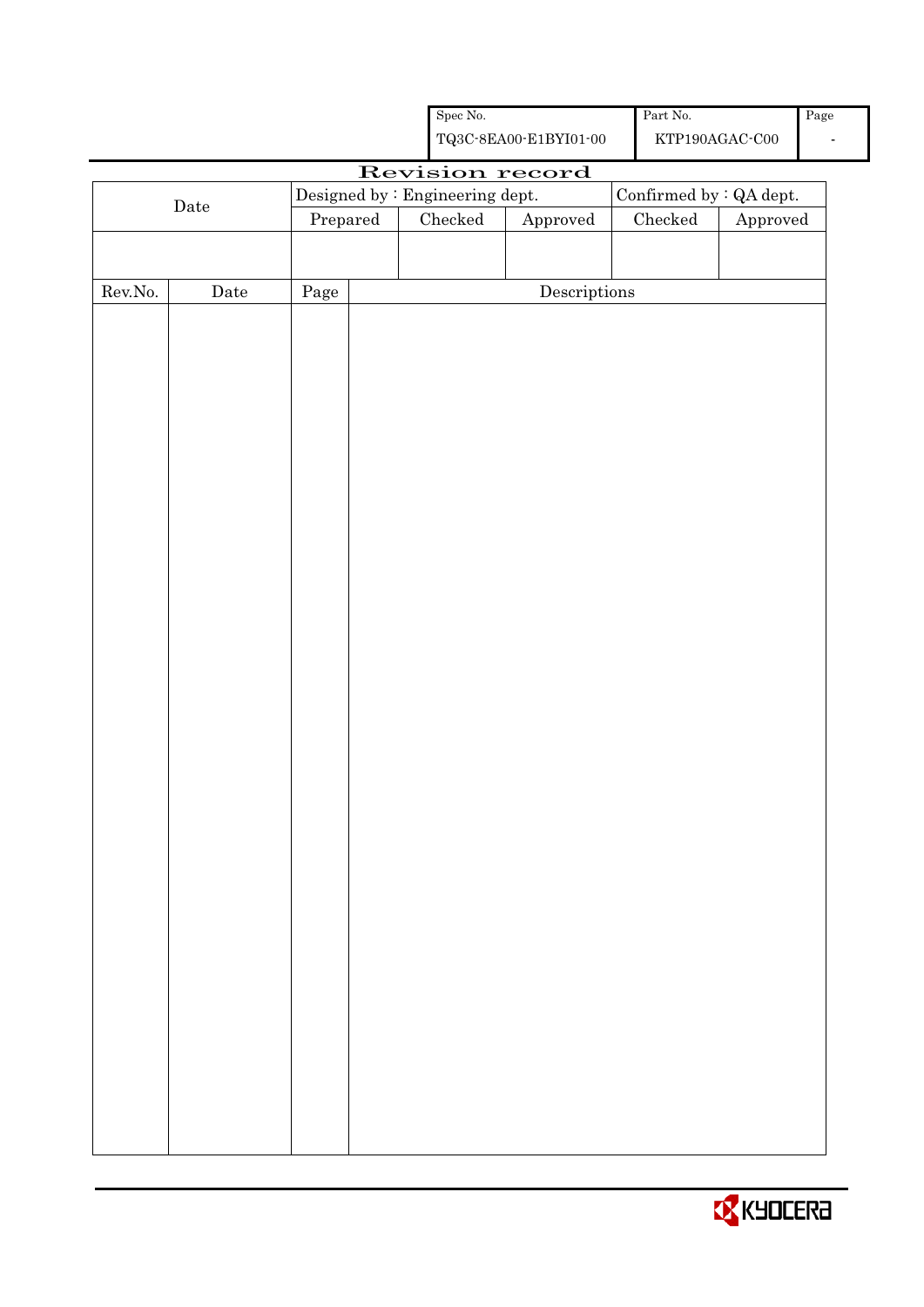# 1. Application

This document defines the specification of KTP190AGAC-C00. (RoHS Compliant)

### 2. Construction and outline

Touch panel Surface film : Analog type(Glass/Glass) : Glare Anti-finger print treatment

# 3. Mechanical specifications

3-1. Mechanical specifications of touch panel

| Item                                            |    | Specification                          | Unit       |
|-------------------------------------------------|----|----------------------------------------|------------|
| Outline dimensions                              | 1) | $394(W) \times 319.1(H) \times 2.2(D)$ | mm         |
| Active area                                     |    | $378.8(W)\times303.6(H)$               | mm         |
| Viewing area                                    |    | $380.8(W)\times305.6(H)$               | mm         |
| Mass                                            |    | TBD                                    | g          |
| Input                                           |    | Radius 0.8 stylus or Finger            |            |
| <b>Actuation Force</b>                          |    | $0.1 \sim 2.0$                         | N          |
| Striking(Finger-input)<br>2)                    |    | 1 million                              | hits       |
| Operating life<br>3)<br>$Sliding(Stylus-input)$ |    | 100 thousand                           | characters |
| Transmittance                                   |    | Typ.80(at full wavelength)             | $\%$       |
| Reflectance                                     |    | Typ.15(550nm)                          | $\%$       |
| Surface hardness                                |    | 3H or more (Pencil hardness)           |            |

1) Please refer to outline drawing for details.

| 2)<br>Striking test condition |                                                                                                            |
|-------------------------------|------------------------------------------------------------------------------------------------------------|
| Testing rod                   | : Silicon rubber (Hardness: $60^{\circ}$ ), Tip : R = 4.0,                                                 |
| Testing location              | : In active area                                                                                           |
| Input voltage                 | $\cdot$ DC5V                                                                                               |
| Load                          | : 2.94N                                                                                                    |
| Cycle                         | $: 5$ hits/sec                                                                                             |
| Judgment                      | : No defect in function                                                                                    |
|                               | : No appearance defect which causes trouble to use.<br>*Dents, blurs and marks on surface film : neglected |
| 3)<br>Sliding test condition  |                                                                                                            |
| Testing rod                   | : Polyacetal resin, $Tip: R = 0.8$                                                                         |
| Testing location              | : In active area                                                                                           |
| Input voltage                 | $\cdot$ DC5V                                                                                               |
| Load                          | : 2.45N                                                                                                    |
| Input length                  | $\frac{10}{2}$                                                                                             |
| Input speed                   | $\frac{1}{2}$ 50 mm/sec                                                                                    |
| Sliding times                 | : 10mm sliding (back and forth) counts as 2 times.                                                         |
| Judgment                      | : No defect in function                                                                                    |
|                               | : No appearance defect which causes trouble to use.                                                        |
|                               | *Dents, blurs and marks on surface film : neglected                                                        |
|                               |                                                                                                            |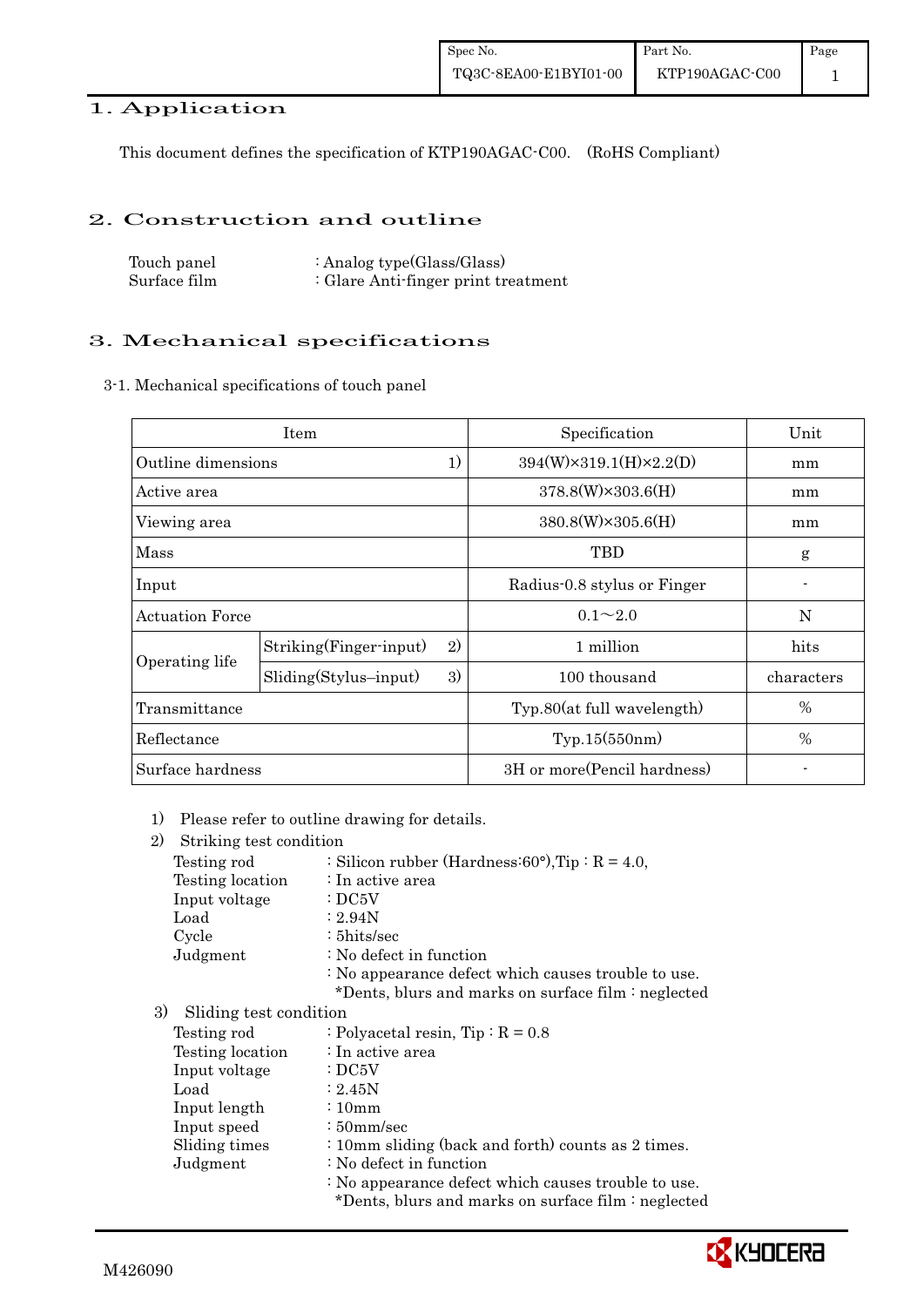# 4. Absolute maximum ratings

#### 4-1. Electrical absolute maximum ratings

| Item                           | Symbol       | Min. | Max. | $\operatorname{Unit}$ |
|--------------------------------|--------------|------|------|-----------------------|
| Supply voltage for touch panel | $\rm V_{TP}$ |      | 6.0  |                       |
| Input current of touch panel   | Itp          |      | 0.5  |                       |

#### 4-2. Environmental absolute maximum ratings

| <b>Item</b>           |    | Symbol                  | Min.  | Max. | Unit            |
|-----------------------|----|-------------------------|-------|------|-----------------|
| Operating temperature |    | Top                     | $-30$ | 85   | $\rm ^{\circ}C$ |
| Storage temperature   |    | T <sub>STO</sub>        | $-40$ | 95   | $\circ$ C       |
| Operating humidity    | 1) | $H_{OP}$                | 10    | 2)   | %RH             |
| Storage humidity      | 1) | <b>H</b> <sub>sTO</sub> | 10    | 2)   | %RH             |
| Vibration             |    | ۰                       | 3)    | 3)   |                 |
| Shock                 |    | $\blacksquare$          | 4)    | 4)   |                 |

- 1) Non-condensing.
- 2) Temp. $\leq 40^{\circ}$ C, 85%RH Max. Temp.>40°C, Absolute humidity shall be less than 85%RH at 40°C.
- 3) The touch panel is installed on the LCD using two sided tape.

| Frequency       | $10\sim55~\text{Hz}$ | Acceleration value         |
|-----------------|----------------------|----------------------------|
| Vibration width | $0.15$ mm            | $(0.3{\sim}9~{\rm m/s^2})$ |
| Interval        | $10-55-10$ Hz        | 1 minutes                  |
|                 |                      |                            |

 2 hours in each direction X, Y, Z (6 hours total) EIAJ ED-2531

4) The touch panel is installed on the LCD using two sided tape. Acceleration: 490 m/s2, Pulse width: 11 ms 3 times in each direction:  $\pm X$ ,  $\pm Y$ ,  $\pm Z$ EIAJ ED-2531

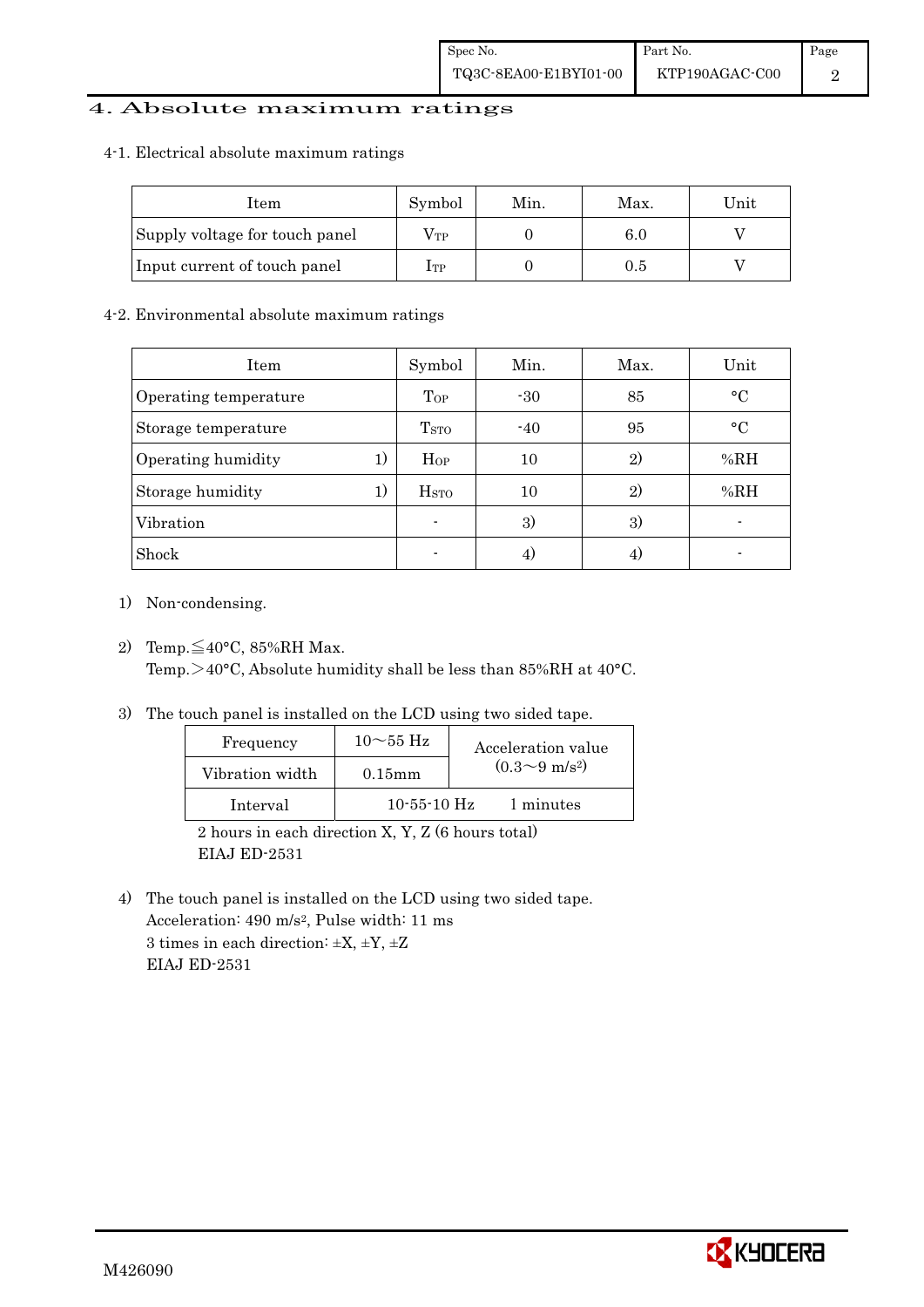### 5. Electrical characteristics

| Item                           | Symbol       | Condition                | Min.  | Typ.                     | Max.  | Unit |
|--------------------------------|--------------|--------------------------|-------|--------------------------|-------|------|
| Supply voltage for touch panel | $\rm V_{TP}$ | $\overline{\phantom{a}}$ |       | 5.0                      |       |      |
| Terminal resistance            | $xL-xR$      |                          | (TBD) |                          | (TBD) | Ω    |
| 1)                             | $yU-yL$      | $\overline{\phantom{a}}$ | (TBD) | $\overline{\phantom{0}}$ | (TBD) | Ω    |
| 2)<br>Linearity                |              | $\overline{\phantom{a}}$ |       | less than $\pm 2.5$      |       | $\%$ |
| 3)<br>Insulation resistance    |              | DC25V                    | 50    | $\overline{\phantom{0}}$ |       | МΩ   |
| Chattering<br>4)               |              | at ON/OFF                |       | less than 10             |       | ms   |

- 1) Resistance between terminal xL and xR, or between yU and yL.
- 2) Apply 5VDC to the terminal xL-xR, and measure the output voltage at terminal y when a random input is applied in the active area. Measure the difference between the output and theoretical voltages. (Measure the actual voltage at the terminal using the same method.)



- 3) Resistance between the upper and lower terminals.
- 4) Apply 5VDC to the terminal xL-xR, and measure the oscillation at terminal y when applying a random input in the active area. (Measure the oscillation at terminal x using the same method.)



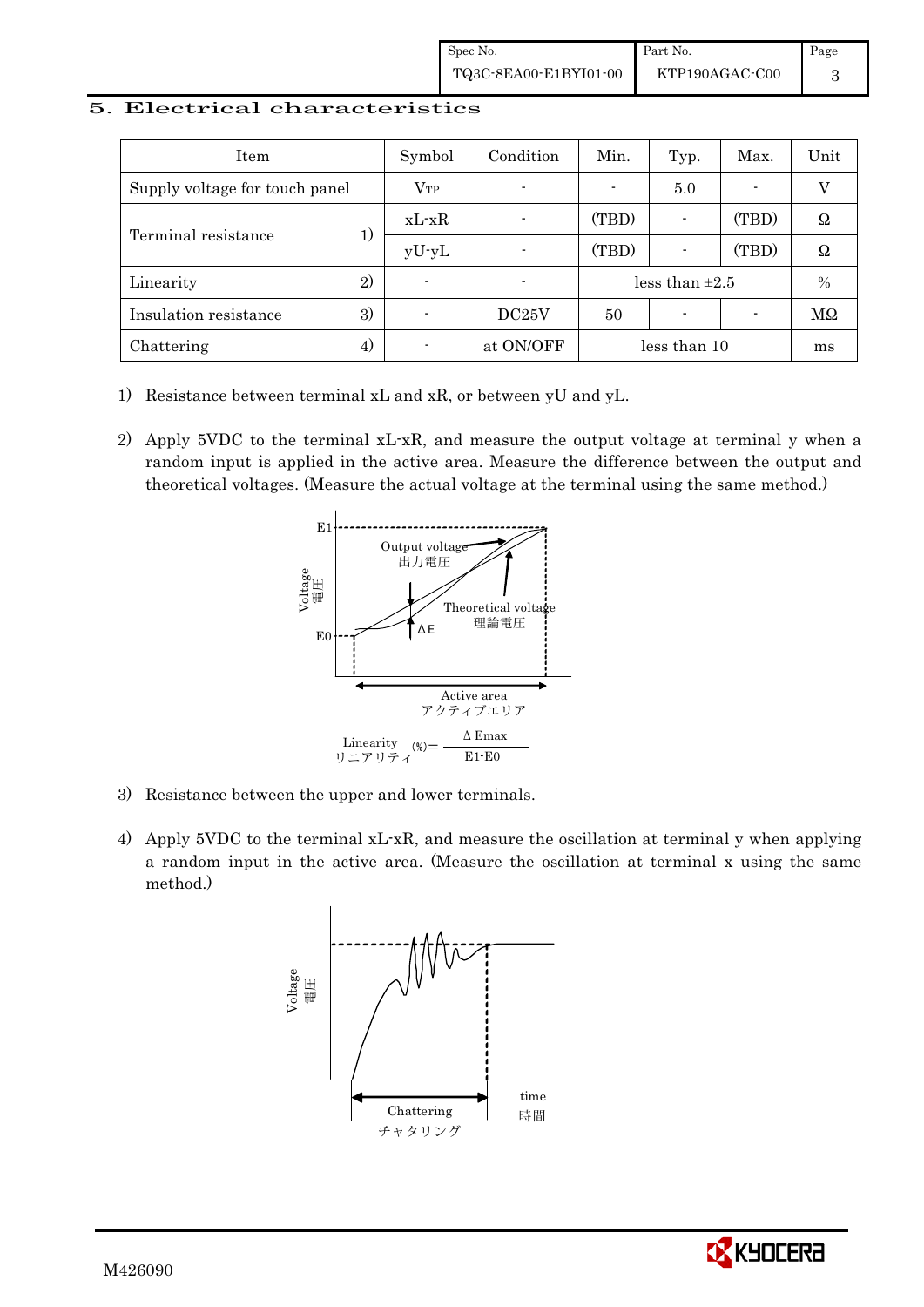### 6. Interface signals

| No. | Symbol | Description      |
|-----|--------|------------------|
|     | xR     | x-Right terminal |
| 2   | уL     | y-Lower terminal |
| 3   | xL     | x-Left terminal  |
| 4   | vU     | y-Upper terminal |

|  | (IRISO)                                                                                                             |
|--|---------------------------------------------------------------------------------------------------------------------|
|  | (IRISO)                                                                                                             |
|  | (JST)                                                                                                               |
|  | : 1 mm pitch<br>Recommended matching connector $\therefore$ Series 9616<br>$\therefore$ Series 9610<br>: Series FMS |

# 7. Design guidance for analog touch panel

7-1 Electrical (In customer's design, please remember the following considerations.)

- 1) Do not use the current regulated circuit.
- 2) Keep the current limit with top and bottom layer. (Please refer to "Electrical absolute maximum ratings" for details.)
- 3) Analog touch panel can not sense two points touching separately.
- 4) A contact resistance is appeared at the touch point between top and bottom layer. After this resistance has stable read of the touch panel position data.
- 5) Because noise of inverter or peripheral circuits may interfere signal of touch panel itself it is necessary to design carefully in advance to avoid these noise problem.

#### 7-2 Software

- 1) Do the "User Calibration".
- 2) "User Calibration" may be needed with long term using. Include "User Calibration" menu in your software.
- 3) When drawing a line with a stylus, there may be a slight discontinuity when the stylus passes over a spacer-dot. If necessary, please provide a compensation feature within your software.

7-3 Mounting on display and housing bezel

- 1) Do not use an adhesive tape to bond it on the front of touch panel and hang it to the housing bezel.
- 2) This touch panel has an airtight but not watertight structure. Please not to use it for the applications requiring watertight or under the environments occurred condensation. If it is expected to be exposed to the environments that vapor, moisture or other liquids may seep inside a bezel, please be sure to take some measurements for drip-proof or waterproof by using sealing materials on the bezel.

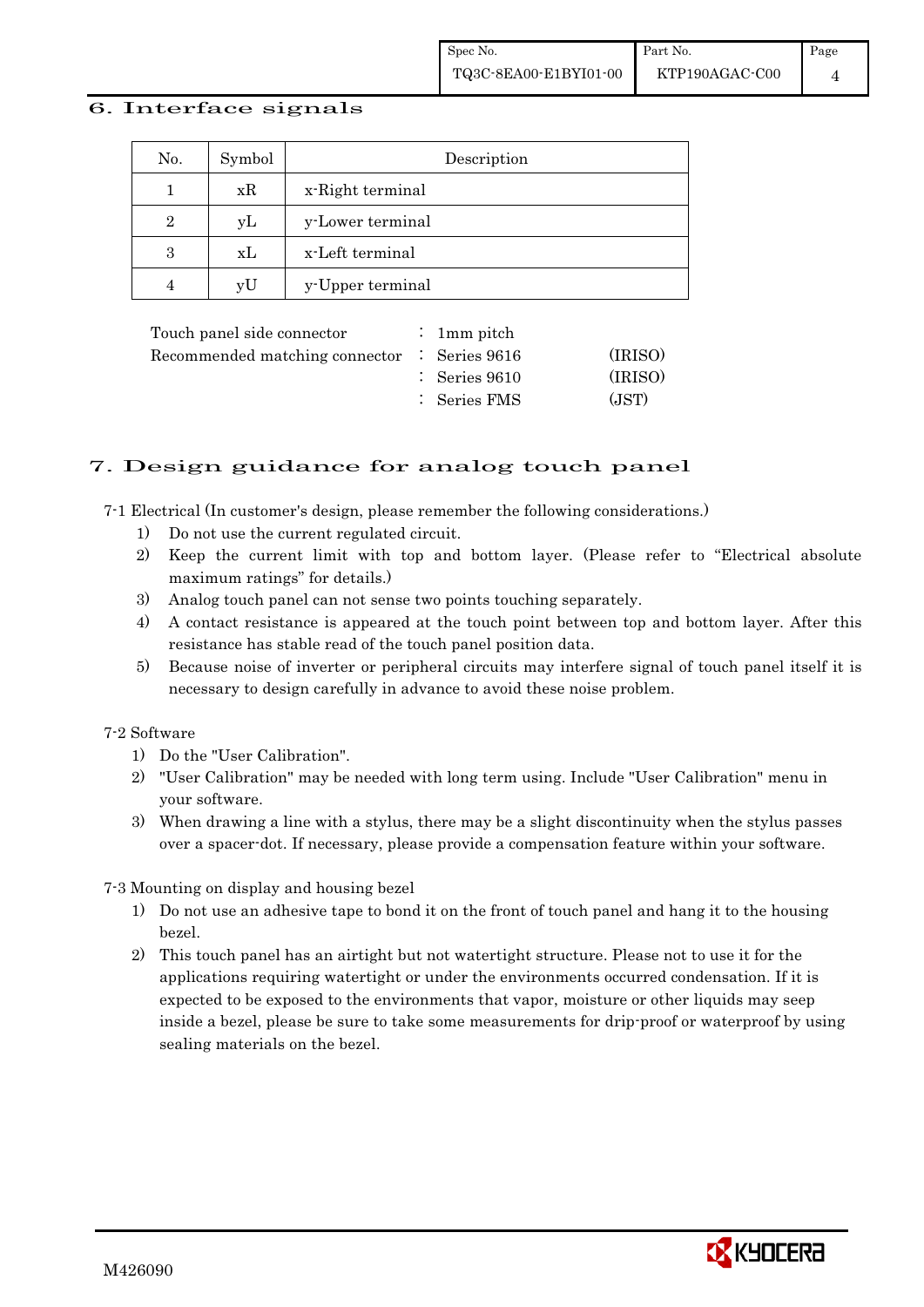### 8. Lot number identification

The lot number shall be indicated on the FPC tale.

KTP190AGAC-C00 - ######### ###

 $\downarrow$   $\downarrow$   $\downarrow$ 1 2

| $\vert$ No1. – No2. above indicate |  |
|------------------------------------|--|
| 1. Lot No. 9 digits                |  |
| 2. Serial 3 digits                 |  |

## 9. Warranty

9-1. Incoming inspection

Please inspect the touch panel within one month after your receipt.

9-2. Production warranty

 Kyocera warrants its touch panel's for a period of 12 months from the ship date. Kyocera shall, by mutual agreement, replace or re-work defective touch panel's that are shown to be Kyocera's responsibility

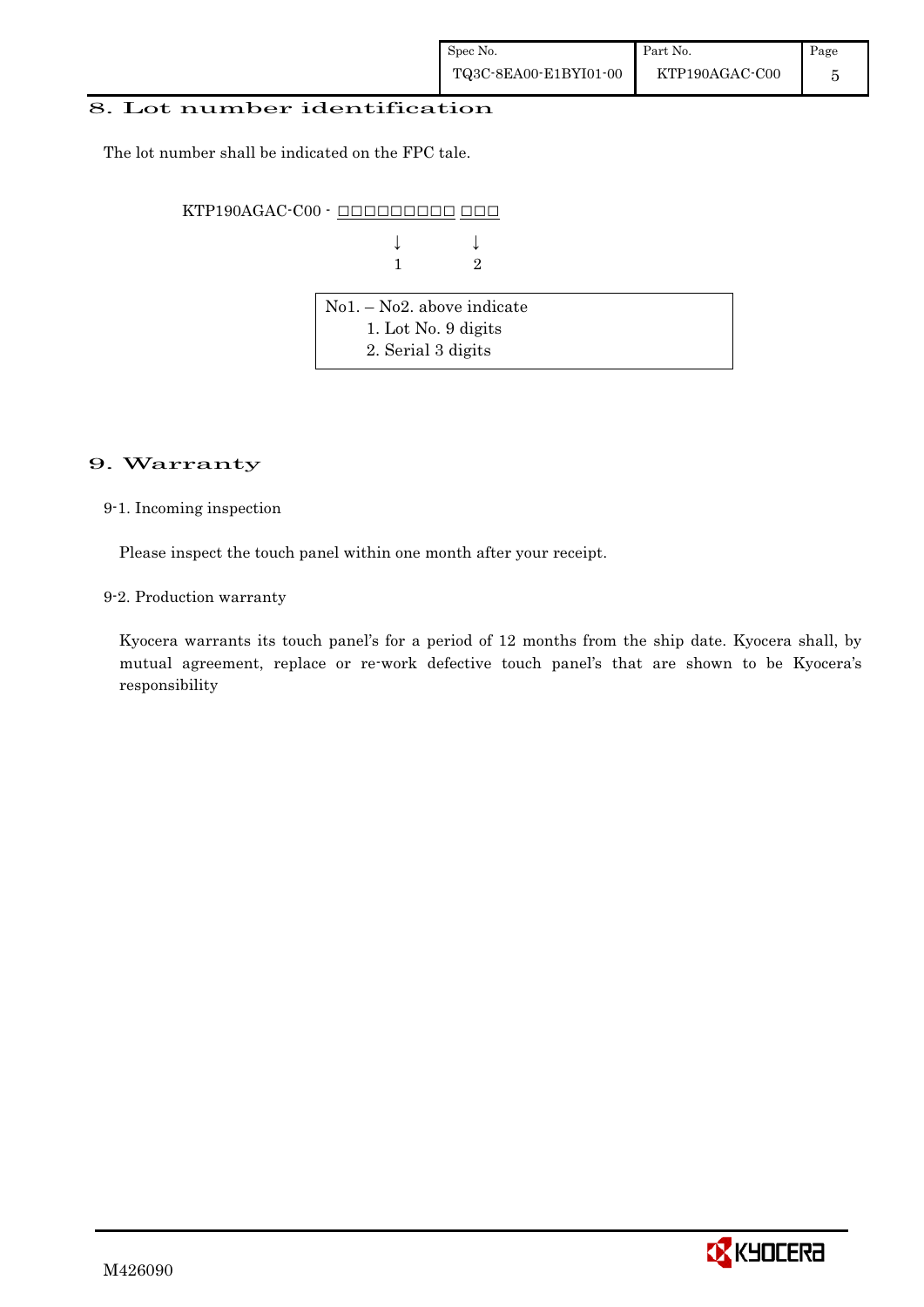6

# 10. Precautions for use

# 10-1. Usage

- 1) DO NOT store in a high humidity environment for extended periods. Surface film degradation bubbles, and/or peeling off of the surface film may result.
- 2) Do not push or rub the touch panel's surface with hard to sharp objects such as knives, or the touch panel may be scratched.
- 3) When the touch panel is dirty, gently wipe the surface with a soft cloth, sometimes moistened by mild detergent or alcohol. If a hazardous chemical is dropped on the touch panel by mistake, wipe it off right away to prevent human contact.
- 4) Touch panel edges are sharp. Handle the touch panel with enough care to prevent cuts.
- 5) Always keep the touch panel free from condensation during testing. Condensation may permanently spot or stain the surface film.
- 6) Do not pull the touch panel FPC and do not bend the root of the wires. Housing should be designed to protect touch panel FPC from external stress.
- 7) This Kyocera touch panel has been specifically designed for use in general electronic devices, but not for use in a special environment such as usage in an active gas. Hence, when the touch panel is supposed to be used in a special environment, evaluate the touch panel thoroughly beforehand and do not expose the touch panel to chemicals such as an active gas.
- 8) The touch panel is made of glass. It may break when dropped, hit, or vibrated excessively. Please handle with care.

10-2. Installation of the touch panel

- 1) The touch panel shall be installed flat, without twisting or bending.
- 2) Please design the housing window so that its edges are between the active area and the effective area of the touch screen. Must maintain a gap between inside of bezel and touch panel to avoid malfunction or electrode damage of touch panel.
- 3) A transparent protection sheet is attached to the touch panel. Please remove the protection film slowly before use, paying attention to static electricity.
- 4) Do not scratch, or put any stress outside the active area of the touch panel when you install it on to an LCD, or it may damage the ITO pattern of the touch panel.

10-3. Operation

- 1) The touch panel shall be operated within the limits specified. Operation at values outside of these limits may shorten life, and/or harm display images.
- 2) Do not use the touch panel in environments conducive to the formation of condensation.

10-4. Storage

- 1) The touch panel shall be stored within the temperature and humidity limits specified. Store in a dark area, and protect the touch panel from direct sunlight or fluorescent light.
- 2) Always store the touch panel so that it is free from external pressure onto it. This will prevent the formation of Newton rings.

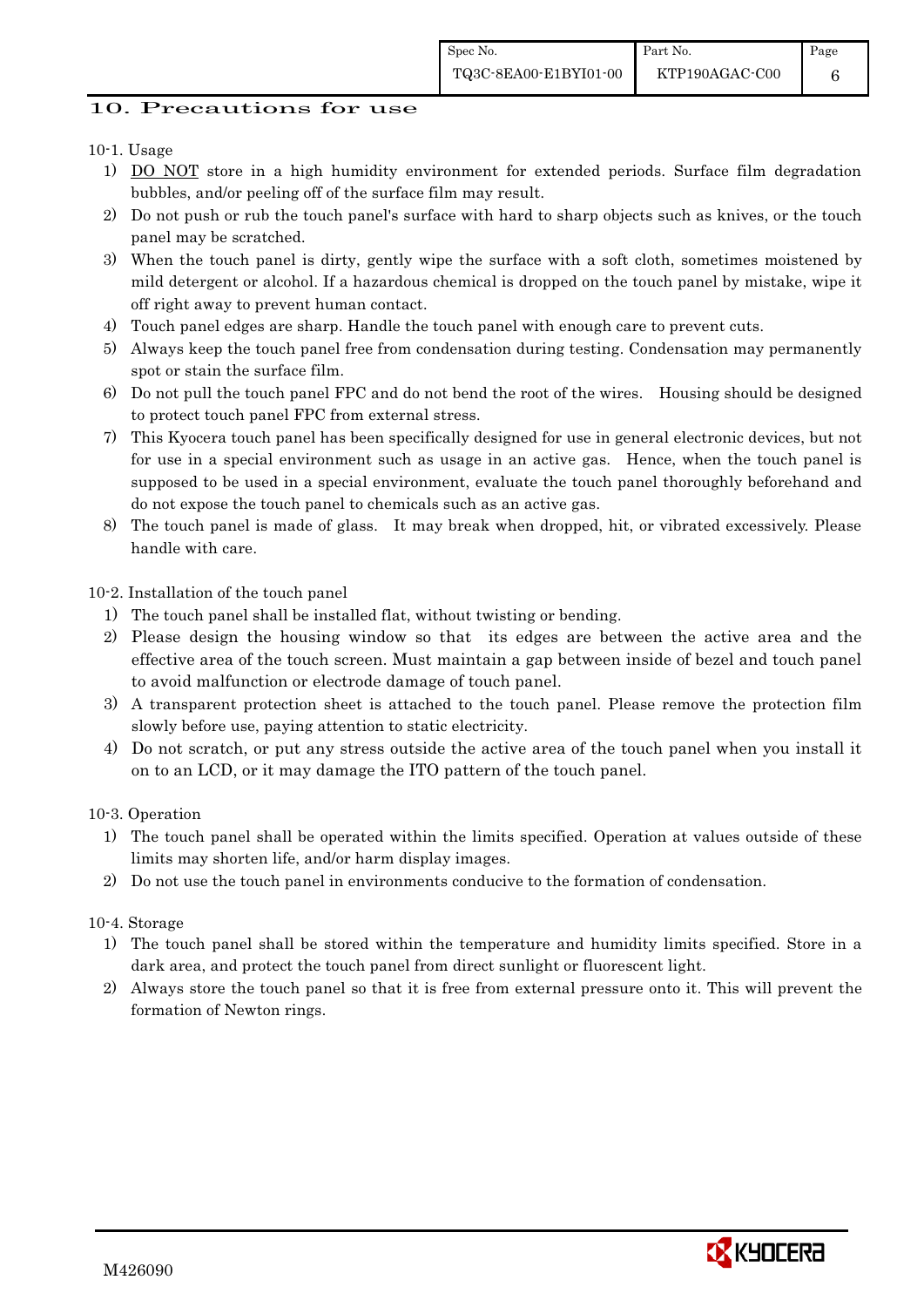### 11. Reliability test data

| Test item                            | Test condition                                                                              | Test time                | Judgement                                                                                                                                                                                                                                                   |
|--------------------------------------|---------------------------------------------------------------------------------------------|--------------------------|-------------------------------------------------------------------------------------------------------------------------------------------------------------------------------------------------------------------------------------------------------------|
| High temp.<br>atmosphere             | (95)°C                                                                                      | 240h                     | : No defect<br>Touch panel function<br>Touch panel quality<br>: No defect<br>Current consumption<br>: No defect                                                                                                                                             |
| Low temp.<br>atmosphere              | $(-40)$ °C                                                                                  | 240h                     | Touch panel function<br>$: No$ defect<br>Touch panel quality<br>: No defect<br>Current consumption<br>: No defect                                                                                                                                           |
| High temp.<br>humidity<br>atmosphere | $(40)$ °C $(90)$ % RH                                                                       | 240h                     | Touch panel function<br>: No defect<br>Touch panel quality<br>: No defect<br>Current consumption<br>: No defect                                                                                                                                             |
| Temp. cycle                          | $(-40)$ °C<br>0.5 <sub>h</sub><br>R.T.<br>0.5 <sub>h</sub><br>$(95)$ °C<br>0.5 <sub>h</sub> | 10cycles                 | Touch panel function<br>: No defect<br>Touch panel quality<br>: No defect<br>Current consumption<br>: No defect                                                                                                                                             |
| High temp.<br>operation              | (85)°C                                                                                      | 500h                     | : No defect<br>Touch panel function<br>Touch panel quality<br>: No defect<br>Current consumption<br>: No defect                                                                                                                                             |
| Point<br>activation                  | Silicon rubber R4,<br>Hardness 60°<br>Hitting force 2.9N<br>Hitting speed 5 time/s          | one<br>million<br>times  | Touch panel function<br>: No defect<br>Terminal resistance<br>: No defect<br>Insulation resistance<br>: No defect<br>: No defect<br>Linearity<br><b>Actuation Force</b><br>: No defect<br>No appearance defect which affects touch<br>panel function.<br>2) |
| Sliding                              | Polyacetal resin,<br>$Tip: R = 0.8$<br>Hitting force 2.9N<br>Hitting speed 5 time/s         | 100<br>thousand<br>times | : No defect<br>Touch panel function<br>Terminal resistance<br>: No defect<br>Insulation resistance<br>: No defect<br>: No defect<br>Linearity<br><b>Actuation Force</b><br>: No defect<br>No appearance defect which affects touch<br>panel function.<br>2) |

- 1) Test in active area.
- 2) Dents, blurs and marks on surface film: neglected.
- 3) 10mm sliding (back and forth) counts as 2 times.
- 4) Each test item uses a test touch panel only once. The tested touch panel is not used in any other tests.
- 5) The touch panel is tested in circumstances in which there is no condensation.
- 6) Temp. cycle test (Heat shock included): the LCD shall be tested after leaving it stabilize at room temperature for 2 hours after the last cycle.
- 7) An operational test was performed after the following conditions. First, the touch panel was left for a certain time under 5V voltages applied (without touch), Then it was left at room temperature (No VDC applied) for 2 hours.
- 8) The reliability test is not an out-going inspection.
- 9) The result of the reliability test is for your reference purpose only. The reliability test is conducted only to examine the touch panel's capability.

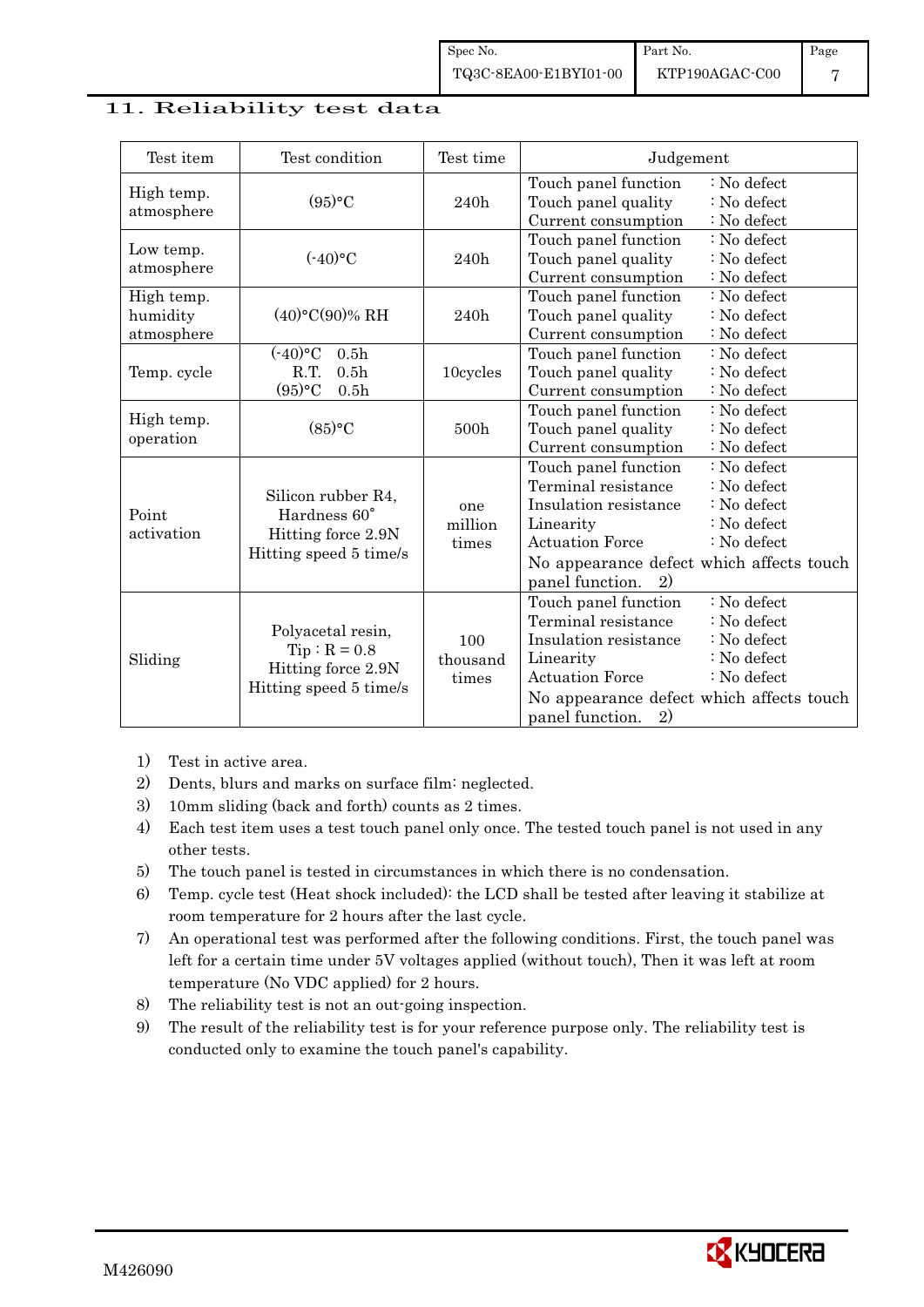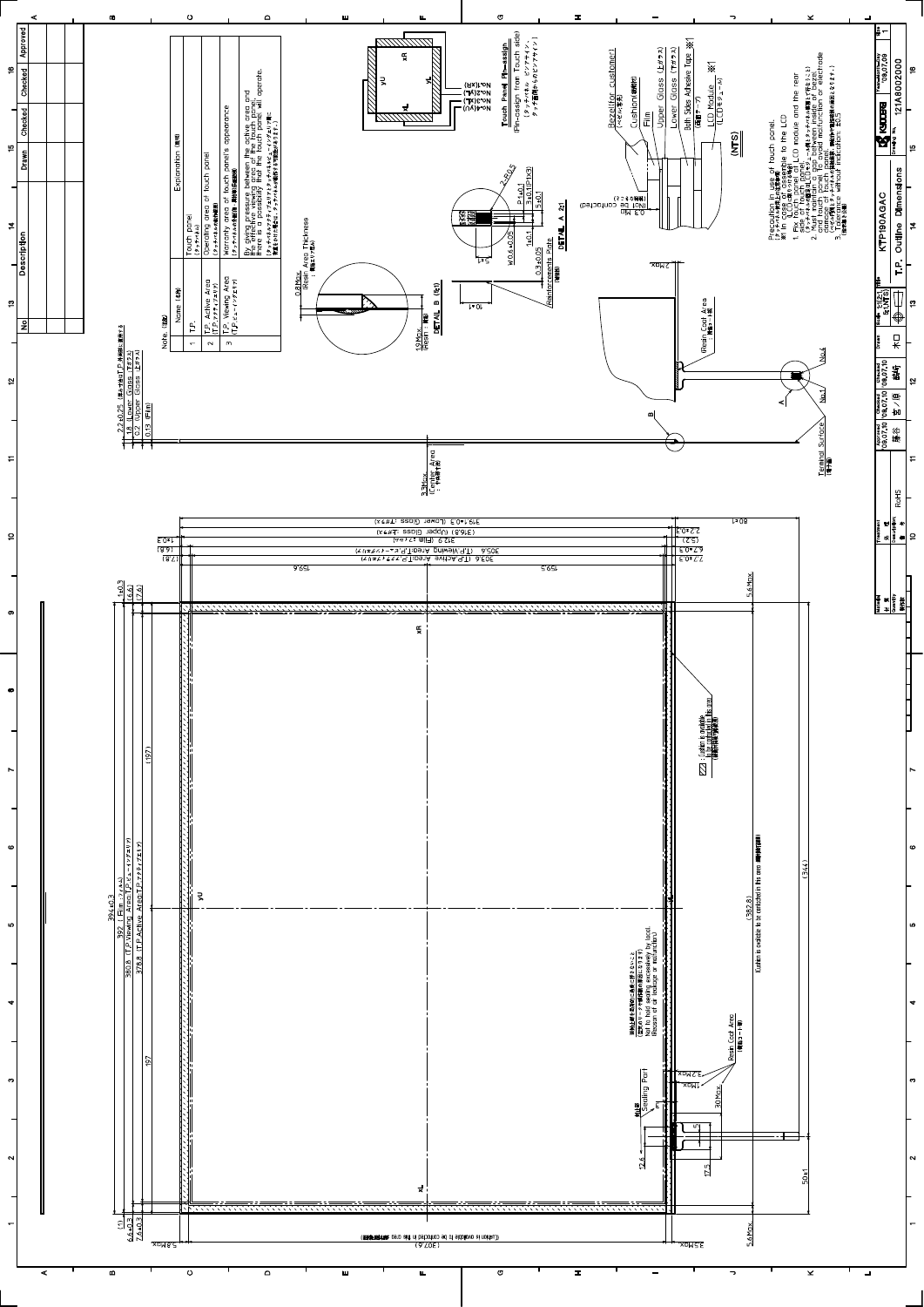| Spec No. | TQ3C-8EA00-E2BYI01-00 |
|----------|-----------------------|
| Date     | July 14, 2009         |

# KYOCERA INSPECTION STANDARD

# TYPE : KTP190AGAC-C00

 KYOCERA CORPORATION KAGOSHIMA HAYATO PLANT LCD DIVISION

| Original      |          | Designed by $:$ Engineering dept. | Confirmed by $:QA$ dept. |                                         |          |
|---------------|----------|-----------------------------------|--------------------------|-----------------------------------------|----------|
| Issue Date    | Prepared | Checked                           | Approved                 | Checked                                 | Approved |
| July 14, 2009 |          |                                   |                          | SORtaka W. Yamo M.FijiTani J. Sakaguchi | Ď        |

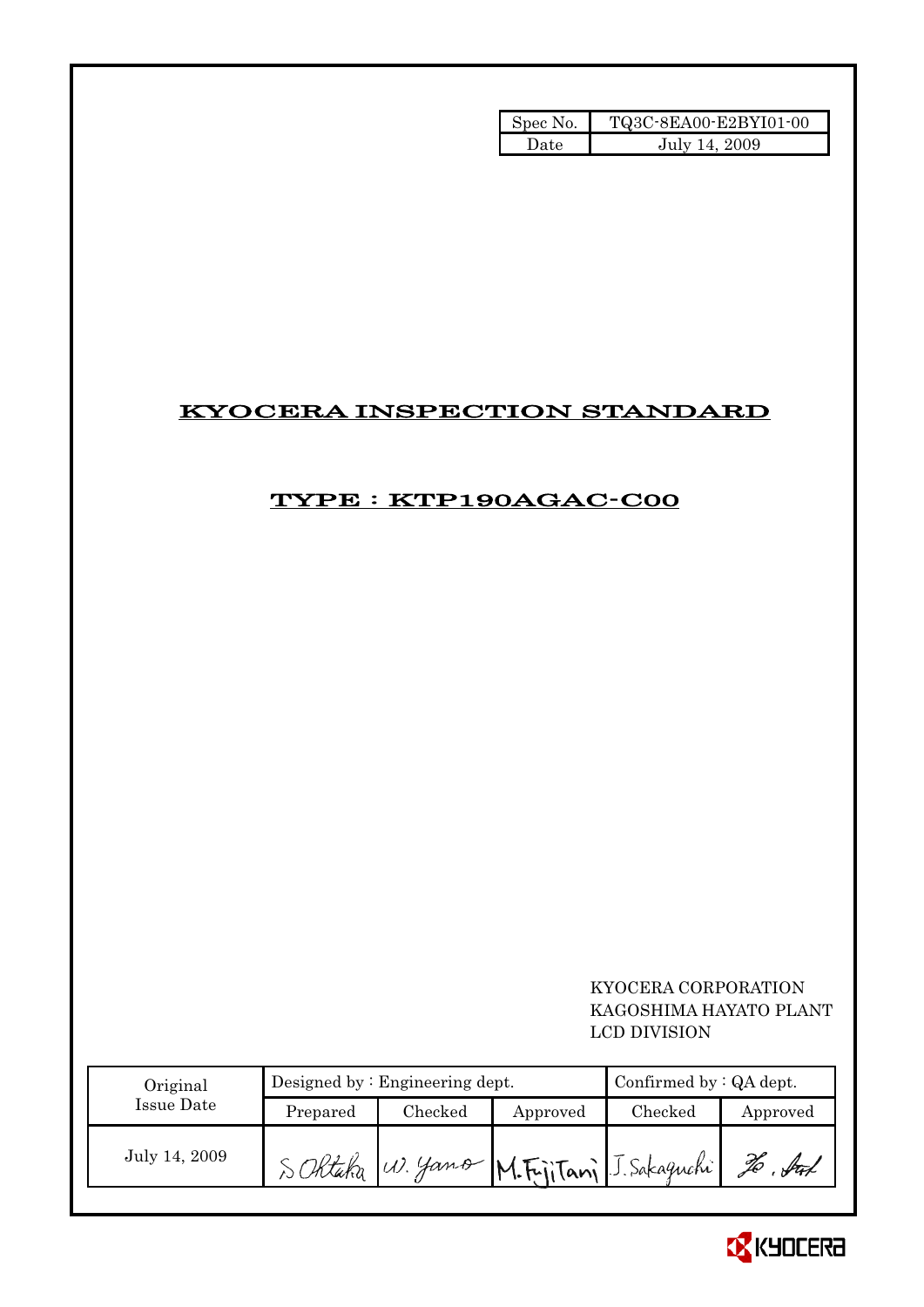| Spec No.              | Part No.       | Page |
|-----------------------|----------------|------|
| TQ3C-8EA00-E2BYI01-00 | KTP190AGAC-C00 |      |

|                  |      |          |  | Revision record                         |              |                         |          |
|------------------|------|----------|--|-----------------------------------------|--------------|-------------------------|----------|
| $\rm{Date}$      |      |          |  | Designed by : Engineering dept.         |              | Confirmed by : QA dept. |          |
|                  |      | Prepared |  | $\rm Checked$<br>${\Large\bf Approved}$ |              | Checked                 | Approved |
|                  |      |          |  |                                         |              |                         |          |
|                  |      |          |  |                                         |              |                         |          |
| ${\rm Rev. No.}$ | Date | Page     |  |                                         | Descriptions |                         |          |
|                  |      |          |  |                                         |              |                         |          |
|                  |      |          |  |                                         |              |                         |          |
|                  |      |          |  |                                         |              |                         |          |
|                  |      |          |  |                                         |              |                         |          |
|                  |      |          |  |                                         |              |                         |          |
|                  |      |          |  |                                         |              |                         |          |
|                  |      |          |  |                                         |              |                         |          |
|                  |      |          |  |                                         |              |                         |          |
|                  |      |          |  |                                         |              |                         |          |
|                  |      |          |  |                                         |              |                         |          |
|                  |      |          |  |                                         |              |                         |          |
|                  |      |          |  |                                         |              |                         |          |
|                  |      |          |  |                                         |              |                         |          |
|                  |      |          |  |                                         |              |                         |          |
|                  |      |          |  |                                         |              |                         |          |
|                  |      |          |  |                                         |              |                         |          |
|                  |      |          |  |                                         |              |                         |          |
|                  |      |          |  |                                         |              |                         |          |
|                  |      |          |  |                                         |              |                         |          |
|                  |      |          |  |                                         |              |                         |          |
|                  |      |          |  |                                         |              |                         |          |
|                  |      |          |  |                                         |              |                         |          |
|                  |      |          |  |                                         |              |                         |          |
|                  |      |          |  |                                         |              |                         |          |
|                  |      |          |  |                                         |              |                         |          |
|                  |      |          |  |                                         |              |                         |          |
|                  |      |          |  |                                         |              |                         |          |
|                  |      |          |  |                                         |              |                         |          |
|                  |      |          |  |                                         |              |                         |          |
|                  |      |          |  |                                         |              |                         |          |
|                  |      |          |  |                                         |              |                         |          |
|                  |      |          |  |                                         |              |                         |          |
|                  |      |          |  |                                         |              |                         |          |
|                  |      |          |  |                                         |              |                         |          |
|                  |      |          |  |                                         |              |                         |          |
|                  |      |          |  |                                         |              |                         |          |
|                  |      |          |  |                                         |              |                         |          |

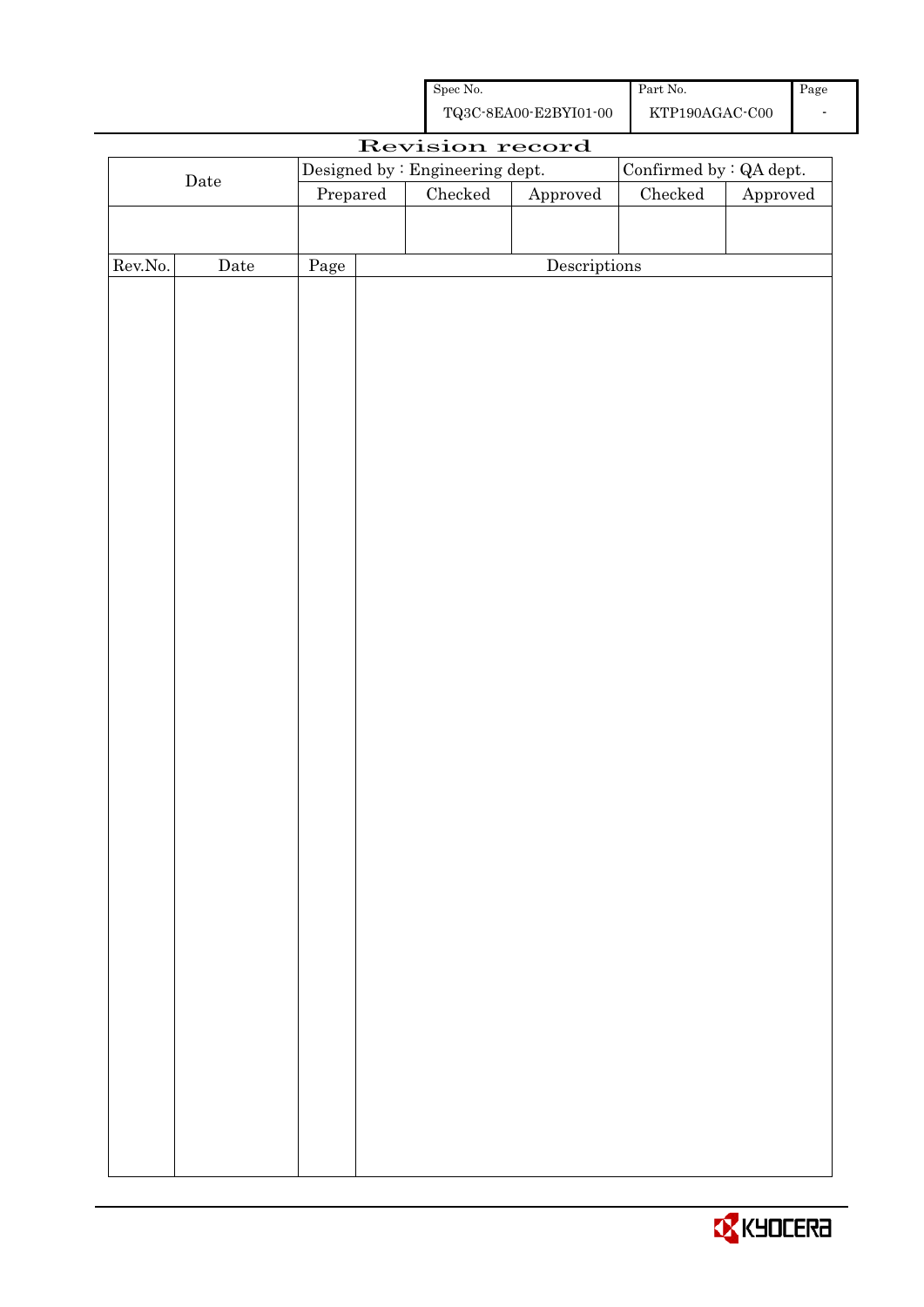# Visuals specification

| 1) Note         |                                                                                                                                                                                                                                                                                                                                                              |                  |                                                             |  |  |  |
|-----------------|--------------------------------------------------------------------------------------------------------------------------------------------------------------------------------------------------------------------------------------------------------------------------------------------------------------------------------------------------------------|------------------|-------------------------------------------------------------|--|--|--|
|                 | Note                                                                                                                                                                                                                                                                                                                                                         |                  |                                                             |  |  |  |
| General         | Customer identified anomalies not defined within this inspection standard shall be<br>1.<br>reviewed by Kyocera, and an additional standard shall be determined by mutual<br>consent.<br>This inspection standard about the image quality shall be applied to any defect within<br>2.<br>the active area and shall not be applicable to outside of the area. |                  |                                                             |  |  |  |
|                 | Inspection conditions<br>3.                                                                                                                                                                                                                                                                                                                                  | $:500$ Lux min.  |                                                             |  |  |  |
|                 | Luminance                                                                                                                                                                                                                                                                                                                                                    |                  |                                                             |  |  |  |
|                 | $\colon\!300$ mm.<br>Inspection distance<br>$:25 \pm 5^{\circ}$ C<br>Temperature                                                                                                                                                                                                                                                                             |                  |                                                             |  |  |  |
|                 | Direction                                                                                                                                                                                                                                                                                                                                                    | : Directly above |                                                             |  |  |  |
| Definition of   | Touch Panel (Scratch, Foreign particle)                                                                                                                                                                                                                                                                                                                      |                  | Describes scratches on the glass and AR film                |  |  |  |
| inspection item |                                                                                                                                                                                                                                                                                                                                                              |                  | and foreign particles between glass/glass or<br>glass/film. |  |  |  |
|                 |                                                                                                                                                                                                                                                                                                                                                              |                  |                                                             |  |  |  |
|                 |                                                                                                                                                                                                                                                                                                                                                              |                  |                                                             |  |  |  |
|                 |                                                                                                                                                                                                                                                                                                                                                              |                  |                                                             |  |  |  |